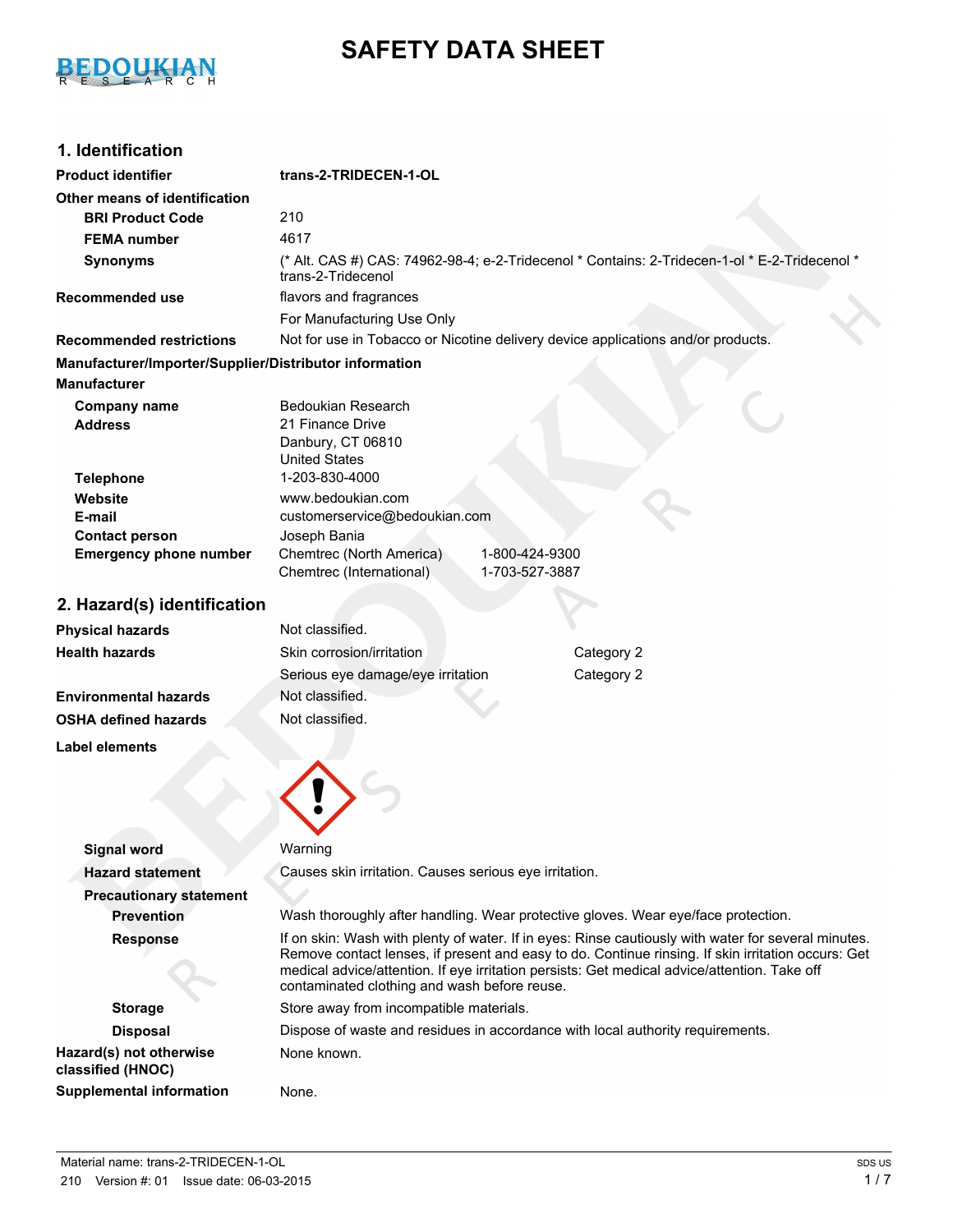# **3. Composition/information on ingredients**

#### **Substances**

| <b>Chemical name</b>                                                             | <b>Common name and synonyms</b>                                                                                                                                                                                                                                                                                                                                                                                                        | <b>CAS number</b> | $\%$ |
|----------------------------------------------------------------------------------|----------------------------------------------------------------------------------------------------------------------------------------------------------------------------------------------------------------------------------------------------------------------------------------------------------------------------------------------------------------------------------------------------------------------------------------|-------------------|------|
| trans-2-TRIDECEN-1-OL                                                            | (* Alt. CAS #) CAS: 74962-98-4; e-2-<br>Tridecenol<br>Contains: 2-Tridecen-1-ol<br>E-2-Tridecenol<br>trans-2-Tridecenol                                                                                                                                                                                                                                                                                                                | 68480-25-1        | 100  |
| <b>Stabilizers</b>                                                               |                                                                                                                                                                                                                                                                                                                                                                                                                                        |                   |      |
| <b>Chemical name</b>                                                             |                                                                                                                                                                                                                                                                                                                                                                                                                                        | <b>CAS number</b> | $\%$ |
| synthetic alpha tocopherol                                                       |                                                                                                                                                                                                                                                                                                                                                                                                                                        | 10191-41-0        | 0.1  |
|                                                                                  | *Designates that a specific chemical identity and/or percentage of composition has been withheld as a trade secret.                                                                                                                                                                                                                                                                                                                    |                   |      |
| <b>Composition comments</b>                                                      | Occupational Exposure Limits for stabilizers are listed in Section 8.                                                                                                                                                                                                                                                                                                                                                                  |                   |      |
| 4. First-aid measures                                                            |                                                                                                                                                                                                                                                                                                                                                                                                                                        |                   |      |
| <b>Inhalation</b>                                                                | Move to fresh air. Call a physician if symptoms develop or persist.                                                                                                                                                                                                                                                                                                                                                                    |                   |      |
| <b>Skin contact</b>                                                              | Remove contaminated clothing. Wash with plenty of soap and water. If skin irritation occurs: Get<br>medical advice/attention. Wash contaminated clothing before reuse.                                                                                                                                                                                                                                                                 |                   |      |
| Eye contact                                                                      | Immediately flush eyes with plenty of water for at least 15 minutes. Remove contact lenses, if<br>present and easy to do. Continue rinsing. Get medical attention if irritation develops and persists.                                                                                                                                                                                                                                 |                   |      |
| Ingestion                                                                        | Rinse mouth. Get medical attention if symptoms occur.                                                                                                                                                                                                                                                                                                                                                                                  |                   |      |
| <b>Most important</b><br>symptoms/effects, acute and<br>delayed                  | Severe eye irritation. Symptoms may include stinging, tearing, redness, swelling, and blurred<br>vision. Skin irritation. May cause redness and pain.                                                                                                                                                                                                                                                                                  |                   |      |
| Indication of immediate<br>medical attention and special<br>treatment needed     | Provide general supportive measures and treat symptomatically. Keep victim under observation.<br>Symptoms may be delayed.                                                                                                                                                                                                                                                                                                              |                   |      |
| <b>General information</b>                                                       | Ensure that medical personnel are aware of the material(s) involved, and take precautions to<br>protect themselves.                                                                                                                                                                                                                                                                                                                    |                   |      |
| 5. Fire-fighting measures                                                        |                                                                                                                                                                                                                                                                                                                                                                                                                                        |                   |      |
| Suitable extinguishing media                                                     | Water fog. Foam. Dry chemical powder. Carbon dioxide (CO2).                                                                                                                                                                                                                                                                                                                                                                            |                   |      |
| Unsuitable extinguishing<br>media                                                | Do not use water jet as an extinguisher, as this will spread the fire.                                                                                                                                                                                                                                                                                                                                                                 |                   |      |
| Specific hazards arising from<br>the chemical                                    | During fire, gases hazardous to health may be formed.                                                                                                                                                                                                                                                                                                                                                                                  |                   |      |
| Special protective equipment<br>and precautions for firefighters                 | Self-contained breathing apparatus and full protective clothing must be worn in case of fire.                                                                                                                                                                                                                                                                                                                                          |                   |      |
| <b>Fire fighting</b><br>equipment/instructions                                   | Move containers from fire area if you can do so without risk.                                                                                                                                                                                                                                                                                                                                                                          |                   |      |
| <b>Specific methods</b>                                                          | Use standard firefighting procedures and consider the hazards of other involved materials.                                                                                                                                                                                                                                                                                                                                             |                   |      |
| <b>General fire hazards</b>                                                      | No unusual fire or explosion hazards noted.                                                                                                                                                                                                                                                                                                                                                                                            |                   |      |
| 6. Accidental release measures                                                   |                                                                                                                                                                                                                                                                                                                                                                                                                                        |                   |      |
| <b>Personal precautions,</b><br>protective equipment and<br>emergency procedures | Keep unnecessary personnel away. Keep people away from and upwind of spill/leak. Wear<br>appropriate protective equipment and clothing during clean-up. Do not touch damaged containers<br>or spilled material unless wearing appropriate protective clothing. Ensure adequate ventilation.<br>Local authorities should be advised if significant spillages cannot be contained. For personal<br>protection, see section 8 of the SDS. |                   |      |
| <b>Methods and materials for</b><br>containment and cleaning up                  | Large Spills: Stop the flow of material, if this is without risk. Dike the spilled material, where this is<br>possible. Cover with plastic sheet to prevent spreading. Absorb in vermiculite, dry sand or earth<br>and place into containers. Following product recovery, flush area with water.                                                                                                                                       |                   |      |
|                                                                                  | Small Spills: Wipe up with absorbent material (e.g. cloth, fleece). Clean surface thoroughly to<br>remove residual contamination.                                                                                                                                                                                                                                                                                                      |                   |      |
|                                                                                  | Never return spills to original containers for re-use. For waste disposal, see section 13 of the SDS.                                                                                                                                                                                                                                                                                                                                  |                   |      |
| <b>Environmental precautions</b>                                                 | Avoid discharge into drains, water courses or onto the ground.                                                                                                                                                                                                                                                                                                                                                                         |                   |      |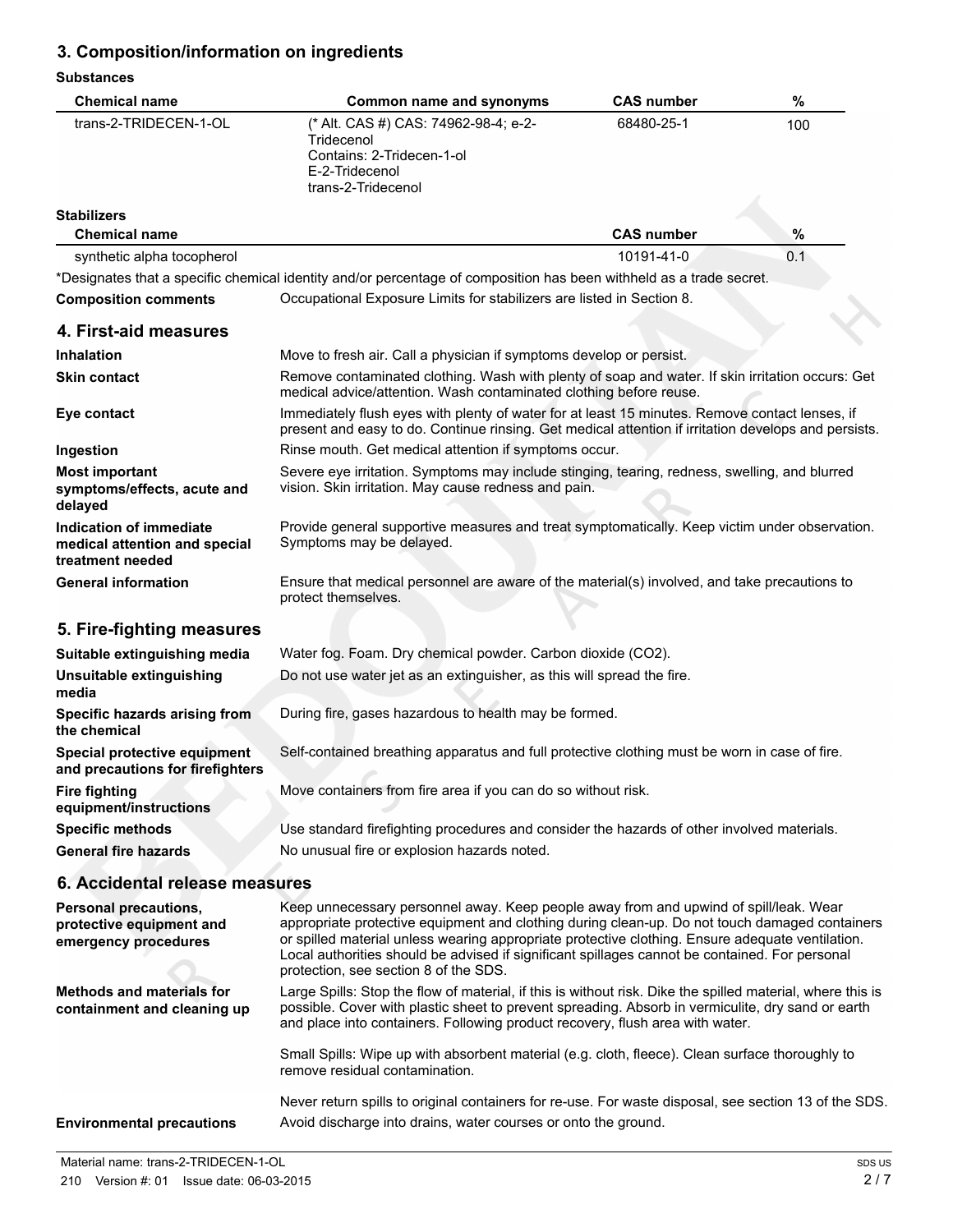# **7. Handling and storage**

**Precautions for safe handling** Avoid contact with eyes, skin, and clothing. Provide adequate ventilation. Wear appropriate personal protective equipment. Observe good industrial hygiene practices. **Conditions for safe storage, including any incompatibilities** Store in original tightly closed container. Store away from incompatible materials (see Section 10 of the SDS). Recommended Packaging: Glass, Plastic or Phenolic Lined Steel. Store tightly sealed under inert gas in a cool, well-ventilated area.

# **8. Exposure controls/personal protection**

| <b>Occupational exposure limits</b>      | No exposure limits noted for ingredient(s).                                                                                                                                                                                                                                                                                                                                                                                                                                                      |
|------------------------------------------|--------------------------------------------------------------------------------------------------------------------------------------------------------------------------------------------------------------------------------------------------------------------------------------------------------------------------------------------------------------------------------------------------------------------------------------------------------------------------------------------------|
| <b>Biological limit values</b>           | No biological exposure limits noted for the ingredient(s).                                                                                                                                                                                                                                                                                                                                                                                                                                       |
| Appropriate engineering<br>controls      | Good general ventilation (typically 10 air changes per hour) should be used. Ventilation rates<br>should be matched to conditions. If applicable, use process enclosures, local exhaust ventilation,<br>or other engineering controls to maintain airborne levels below recommended exposure limits. If<br>exposure limits have not been established, maintain airborne levels to an acceptable level. Eye<br>wash facilities and emergency shower must be available when handling this product. |
|                                          | Individual protection measures, such as personal protective equipment                                                                                                                                                                                                                                                                                                                                                                                                                            |
| <b>Eye/face protection</b>               | Wear safety glasses with side shields (or goggles).                                                                                                                                                                                                                                                                                                                                                                                                                                              |
| <b>Skin protection</b>                   |                                                                                                                                                                                                                                                                                                                                                                                                                                                                                                  |
| <b>Hand protection</b>                   | Wear appropriate chemical resistant gloves. Suitable gloves can be recommended by the glove<br>supplier.                                                                                                                                                                                                                                                                                                                                                                                         |
| Other                                    | Wear appropriate chemical resistant clothing.                                                                                                                                                                                                                                                                                                                                                                                                                                                    |
| <b>Respiratory protection</b>            | In case of insufficient ventilation, wear suitable respiratory equipment.                                                                                                                                                                                                                                                                                                                                                                                                                        |
| <b>Thermal hazards</b>                   | Wear appropriate thermal protective clothing, when necessary.                                                                                                                                                                                                                                                                                                                                                                                                                                    |
| <b>General hygiene</b><br>considerations | Always observe good personal hygiene measures, such as washing after handling the material<br>and before eating, drinking, and/or smoking. Routinely wash work clothing and protective<br>equipment to remove contaminants.                                                                                                                                                                                                                                                                      |

### **9. Physical and chemical properties**

| Appearance                                   |                                                                                                                                            |
|----------------------------------------------|--------------------------------------------------------------------------------------------------------------------------------------------|
| <b>Physical state</b>                        | Liquid.                                                                                                                                    |
| Color                                        | Colorless                                                                                                                                  |
| Odor                                         | mild, persistent waxy odor.                                                                                                                |
| <b>Odor threshold</b>                        | Not available.                                                                                                                             |
| pH                                           | Not available.                                                                                                                             |
| Melting point/freezing point                 | Not available.                                                                                                                             |
| Initial boiling point and boiling<br>range   | 560.23 °F (293.46 °C) US EPA. 2014. Estimation Programs Interface Suite™ for Microsoft®<br>Windows, v 4.11. US EPA, Washington, DC, USA.   |
| <b>Flash point</b>                           | 277 °F (136 °C) Pensky-Martens or Grabner Miniflash                                                                                        |
| <b>Evaporation rate</b>                      | Not available.                                                                                                                             |
| Flammability (solid, gas)                    | Not applicable.                                                                                                                            |
| Upper/lower flammability or explosive limits |                                                                                                                                            |
| <b>Flammability limit - lower</b><br>$(\%)$  | Not available.                                                                                                                             |
| <b>Flammability limit - upper</b><br>(%)     | Not available.                                                                                                                             |
| Explosive limit - lower (%)                  | Not available.                                                                                                                             |
| Explosive limit - upper (%)                  | Not available.                                                                                                                             |
| Vapor pressure                               | 0.0000946 mmHg at 20°C; US EPA. 2014. Estimation Programs Interface Suite™ for Microsoft®<br>Windows, v 4.11. US EPA, Washington, DC, USA. |
| <b>Vapor density</b>                         | 6.8 Relative to air; air = $1$                                                                                                             |
| <b>Relative density</b>                      | Not available.                                                                                                                             |
| Solubility(ies)                              |                                                                                                                                            |
| <b>Solubility (water)</b>                    | Not available.                                                                                                                             |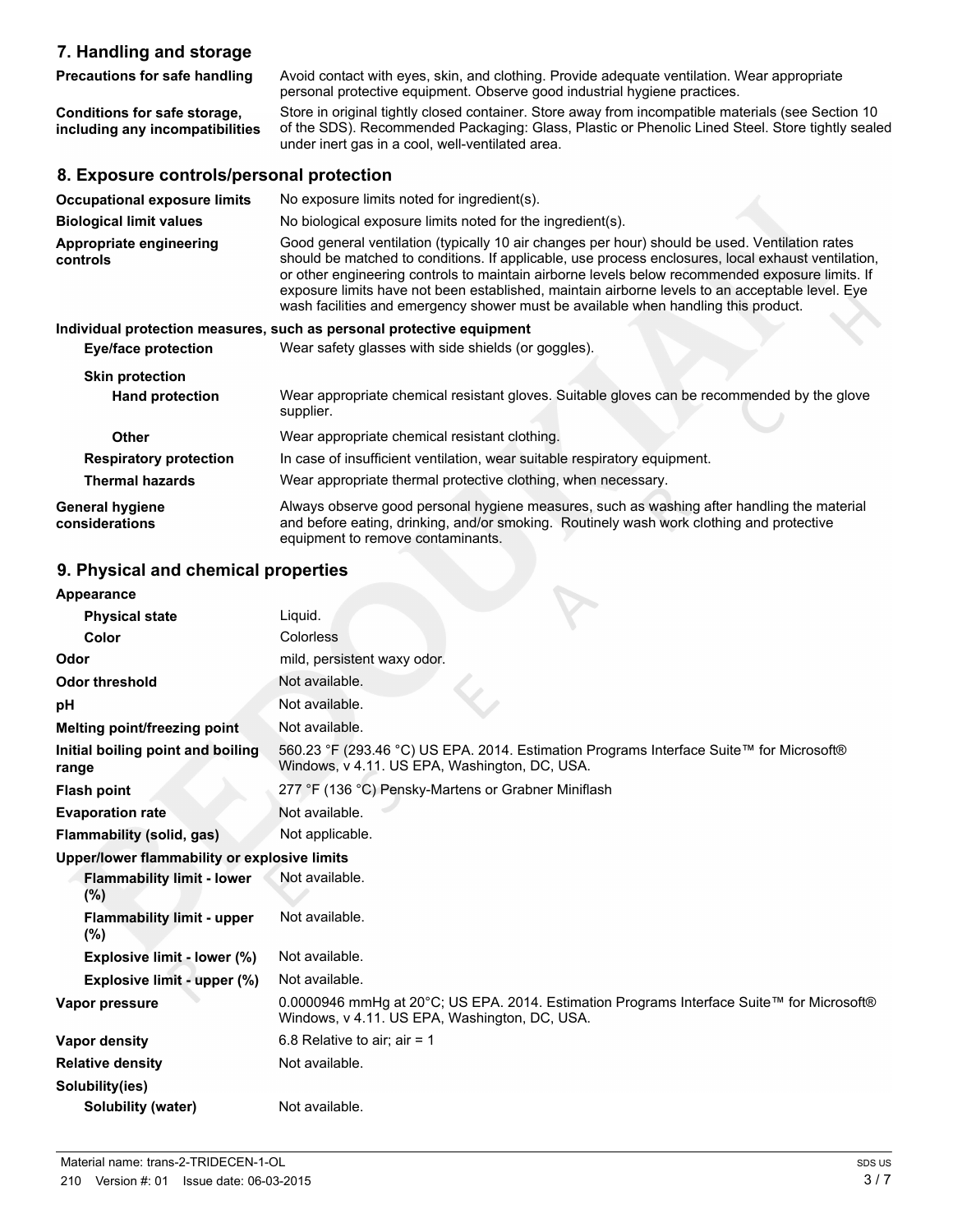| <b>Partition coefficient</b><br>(n-octanol/water) | 5.05 US EPA. 2014. Estimation Programs Interface Suite™ for Microsoft® Windows, v 4.11. US<br>EPA, Washington, DC, USA. |
|---------------------------------------------------|-------------------------------------------------------------------------------------------------------------------------|
| <b>Auto-ignition temperature</b>                  | Not available.                                                                                                          |
| Decomposition temperature                         | Not available.                                                                                                          |
| <b>Viscosity</b>                                  | Not available.                                                                                                          |
| <b>Other information</b>                          |                                                                                                                         |
| <b>Density</b>                                    | $0.839 - 0.849$ g/cm3                                                                                                   |
| <b>Flammability class</b>                         | Combustible IIIB estimated                                                                                              |
| Molecular formula                                 | C13H26O                                                                                                                 |
| <b>Molecular weight</b>                           | 198.34                                                                                                                  |
| <b>Specific gravity</b>                           | $0.839 - 0.849$ at 25°C                                                                                                 |

# **10. Stability and reactivity**

| <b>Reactivity</b>                            | The product is stable and non-reactive under normal conditions of use, storage and transport. |  |
|----------------------------------------------|-----------------------------------------------------------------------------------------------|--|
| <b>Chemical stability</b>                    | Material is stable under normal conditions.                                                   |  |
| <b>Possibility of hazardous</b><br>reactions | No dangerous reaction known under conditions of normal use.                                   |  |
| <b>Conditions to avoid</b>                   | Contact with incompatible materials.                                                          |  |
| Incompatible materials                       | Strong oxidizing agents.                                                                      |  |
| <b>Hazardous decomposition</b><br>products   | No hazardous decomposition products are known.                                                |  |

# **11. Toxicological information**

#### **Information on likely routes of exposure**

| <b>Inhalation</b>                                                                  | No adverse effects due to inhalation are expected.                                                                                                    |  |
|------------------------------------------------------------------------------------|-------------------------------------------------------------------------------------------------------------------------------------------------------|--|
| <b>Skin contact</b>                                                                | Causes skin irritation.                                                                                                                               |  |
| Eye contact                                                                        | Causes serious eye irritation.                                                                                                                        |  |
| Ingestion                                                                          | Expected to be a low ingestion hazard.                                                                                                                |  |
| Symptoms related to the<br>physical, chemical and<br>toxicological characteristics | Severe eye irritation. Symptoms may include stinging, tearing, redness, swelling, and blurred<br>vision. Skin irritation. May cause redness and pain. |  |

#### **Information on toxicological effects Acute toxicity**

| <b>ACULT LUAILITY</b>                  |                |                                                             |
|----------------------------------------|----------------|-------------------------------------------------------------|
| <b>Product</b>                         | <b>Species</b> | <b>Test Results</b>                                         |
| trans-2-TRIDECEN-1-OL (CAS 68480-25-1) |                |                                                             |
| <b>Acute</b>                           |                |                                                             |
| <b>Dermal</b>                          |                |                                                             |
| Liquid                                 |                |                                                             |
| LD50                                   | Guinea pig     | > 5000 mg/kg Result for similar material<br>2,6-Nonadienol. |
| Oral                                   |                |                                                             |
| Liquid                                 |                |                                                             |
| LD50                                   | Mouse          | > 5000 mg/kg Result for similar material<br>2-Tridecenal.   |

\* Estimates for product may be based on additional component data not shown.

#### **Skin corrosion/irritation** Causes skin irritation.

**Irritation Corrosion - Skin**

4 % Patch test, Vehicle Petrolatum. Result for similar material 2-Tridecenal. Result: No irritation observed. Species: Human Organ: Skin Notes: RIFM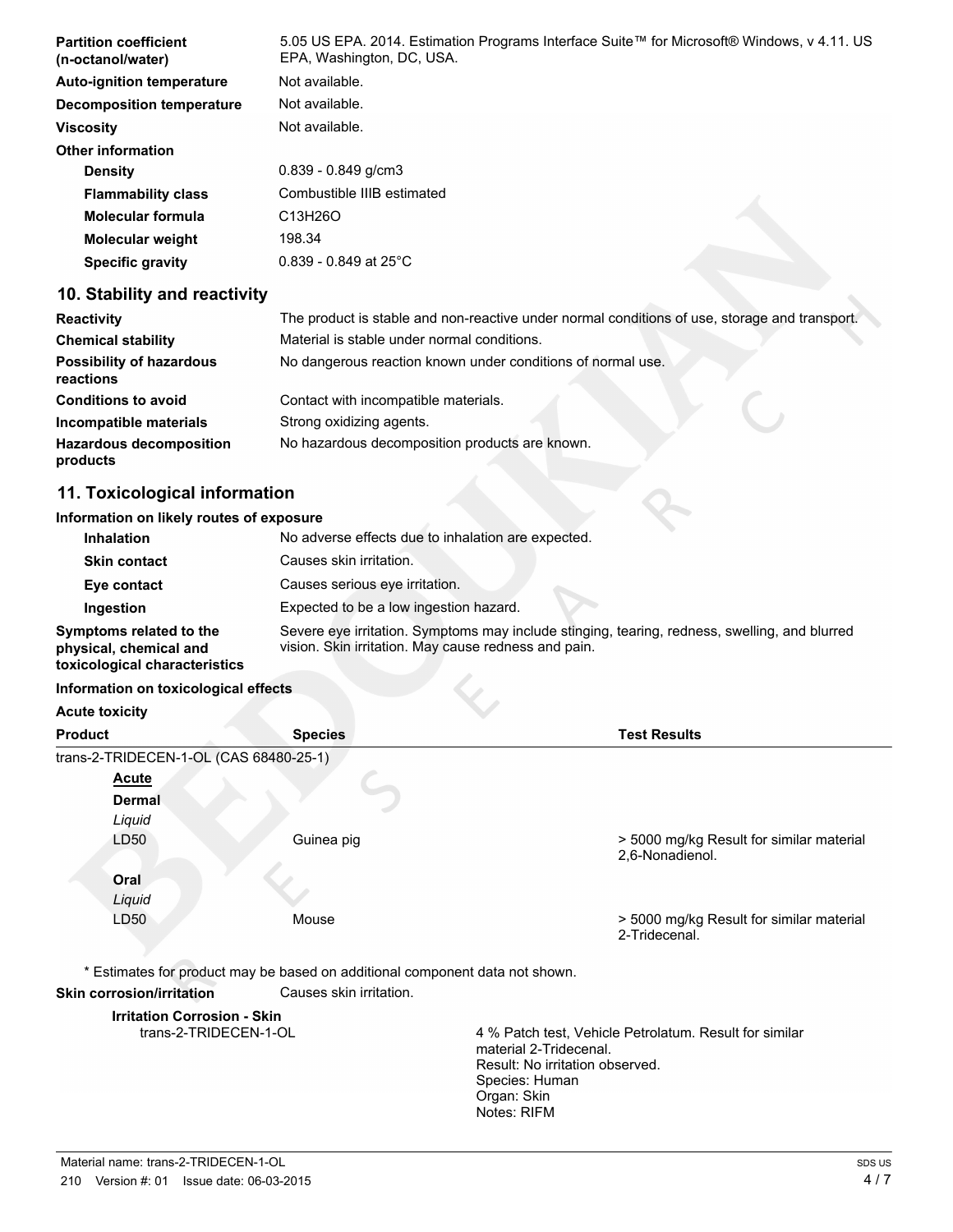**Serious eye damage/eye irritation** Causes serious eye irritation. **Irritation Corrosion - Eye** trans-2-TRIDECEN-1-OL 0.125 %, Irritation clear on day 7. Vehicle Ethanol SDA 39C. Result for similar material 2-Decenal. Result: Irritation noted. Species: Rabbit Organ: Eye Observation Period: 7 days Severity: mild Notes: RIFM **Respiratory or skin sensitization Respiratory sensitization** Not a respiratory sensitizer. **Skin sensitization** This product is not expected to cause skin sensitization. **Skin sensitization** trans-2-TRIDECEN-1-OL 4 % Patch test, Vehicle Petrolatum. Result for similar material 2-Tridecenal. Result: Not sensitizing. Species: Human Organ: Skin Notes: RIFM **Germ cell mutagenicity** No data available to indicate product or any components present at greater than 0.1% are mutagenic or genotoxic. **Germ cell mutagenicity: Ames test** trans-2-TRIDECEN-1-OL < 5000 µg/plate, Strains TA 1535, TA 1537, TA 98, TA 100, and TA 102 with and without metabolic activation. Result for similar material 2-Dodecenal. Result: Not mutagenic. Species: Salmonella typhimurium **Carcinogenicity** This product is not considered to be a carcinogen by IARC, ACGIH, NTP, or OSHA. **OSHA Specifically Regulated Substances (29 CFR 1910.1001-1050)** Not listed. **Reproductive toxicity** This product is not expected to cause reproductive or developmental effects. **Specific target organ toxicity single exposure** Not classified. **Specific target organ toxicity repeated exposure** Not classified. **Aspiration hazard** Not an aspiration hazard. **12. Ecological information Ecotoxicity** The product is not classified as environmentally hazardous. However, this does not exclude the possibility that large or frequent spills can have a harmful or damaging effect on the environment. **Persistence and degradability** No data is available on the degradability of this product. **Bioaccumulative potential Partition coefficient n-octanol / water (log Kow)** 5.05, US EPA. 2014. Estimation Programs Interface Suite™ for Microsoft® Windows, v 4.11. US EPA, Washington, DC, USA. **Mobility in soil** No data available. **Other adverse effects** No other adverse environmental effects (e.g. ozone depletion, photochemical ozone creation potential, endocrine disruption, global warming potential) are expected from this component. **13. Disposal considerations Disposal instructions** Collect and reclaim or dispose in sealed containers at licensed waste disposal site. Dispose of contents/container in accordance with local/regional/national/international regulations. **Local disposal regulations** Dispose in accordance with all applicable regulations. **Hazardous waste code** The waste code should be assigned in discussion between the user, the producer and the waste disposal company.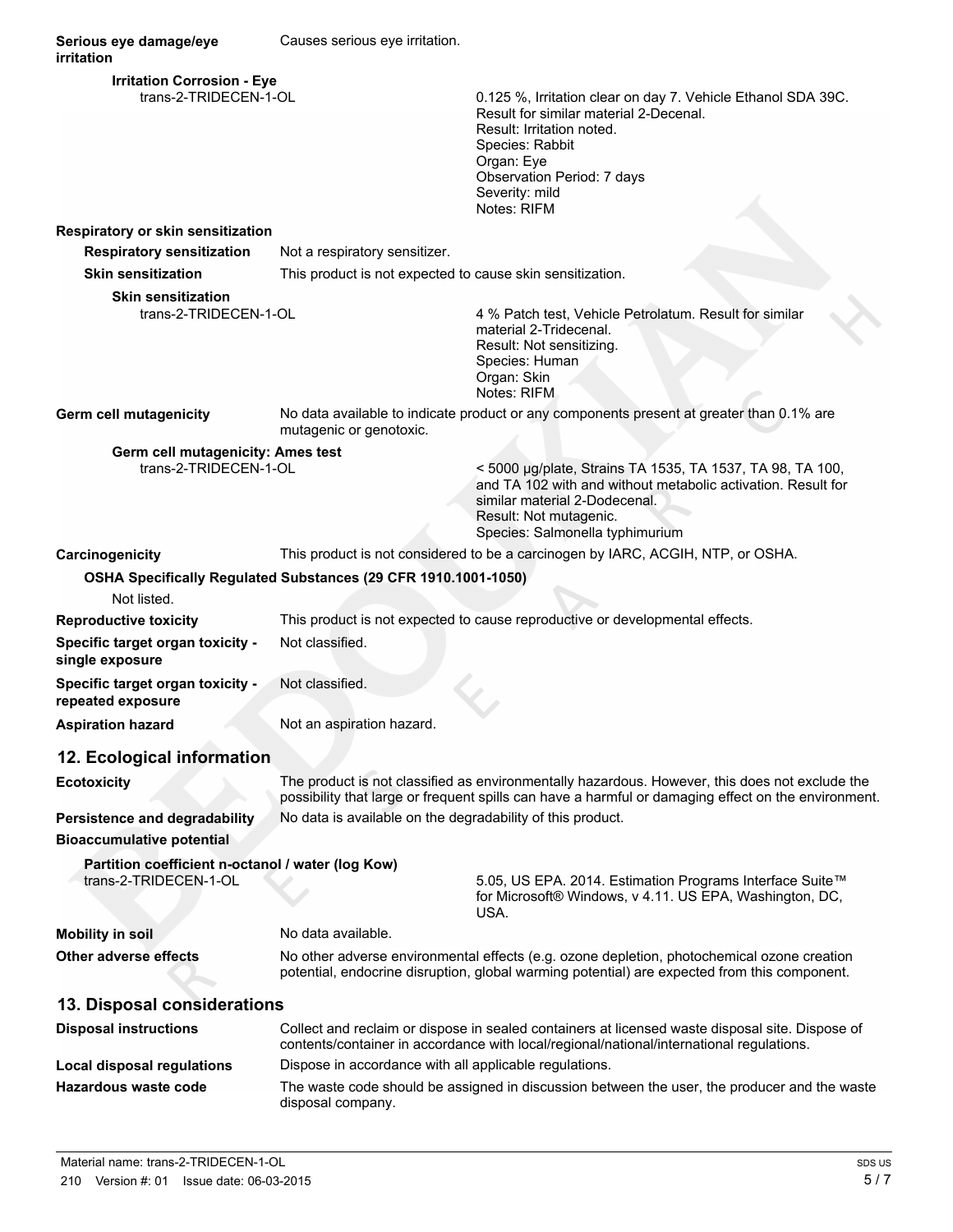**Waste from residues / unused products**

Dispose of in accordance with local regulations. Empty containers or liners may retain some product residues. This material and its container must be disposed of in a safe manner (see: Disposal instructions).

**Contaminated packaging** Since emptied containers may retain product residue, follow label warnings even after container is emptied. Empty containers should be taken to an approved waste handling site for recycling or disposal.

### **14. Transport information**

#### **DOT**

Not regulated as dangerous goods.

#### **IATA**

Not regulated as dangerous goods.

#### **IMDG**

Not regulated as dangerous goods.

#### **Transport in bulk according to** Not established. **Annex II of MARPOL 73/78 and the IBC Code**

# **15. Regulatory information**

**US federal regulations** This product is a "Hazardous Chemical" as defined by the OSHA Hazard Communication Standard, 29 CFR 1910.1200.

# **TSCA Section 12(b) Export Notification (40 CFR 707, Subpt. D)**

Not regulated.

**CERCLA Hazardous Substance List (40 CFR 302.4)**

Not listed.

**SARA 304 Emergency release notification**

Not regulated.

**OSHA Specifically Regulated Substances (29 CFR 1910.1001-1050)**

Not listed.

### **Superfund Amendments and Reauthorization Act of 1986 (SARA)**

**Hazard categories** Immediate Hazard - Yes Delayed Hazard - No Fire Hazard - No Pressure Hazard - No Reactivity Hazard - No

### **SARA 302 Extremely hazardous substance**

Not listed.

**SARA 311/312 Hazardous chemical** Yes

#### **SARA 313 (TRI reporting)** Not regulated.

### **Other federal regulations**

**Clean Air Act (CAA) Section 112 Hazardous Air Pollutants (HAPs) List**

Not regulated.

**Clean Air Act (CAA) Section 112(r) Accidental Release Prevention (40 CFR 68.130)**

Not regulated.

**Safe Drinking Water Act (SDWA)** Not regulated.

# **US state regulations**

- **US. California Controlled Substances. CA Department of Justice (California Health and Safety Code Section 11100)** Not listed.
- **US. Massachusetts RTK Substance List**

Not regulated.

- **US. New Jersey Worker and Community Right-to-Know Act** Not listed.
- **US. Pennsylvania Worker and Community Right-to-Know Law** Not listed.